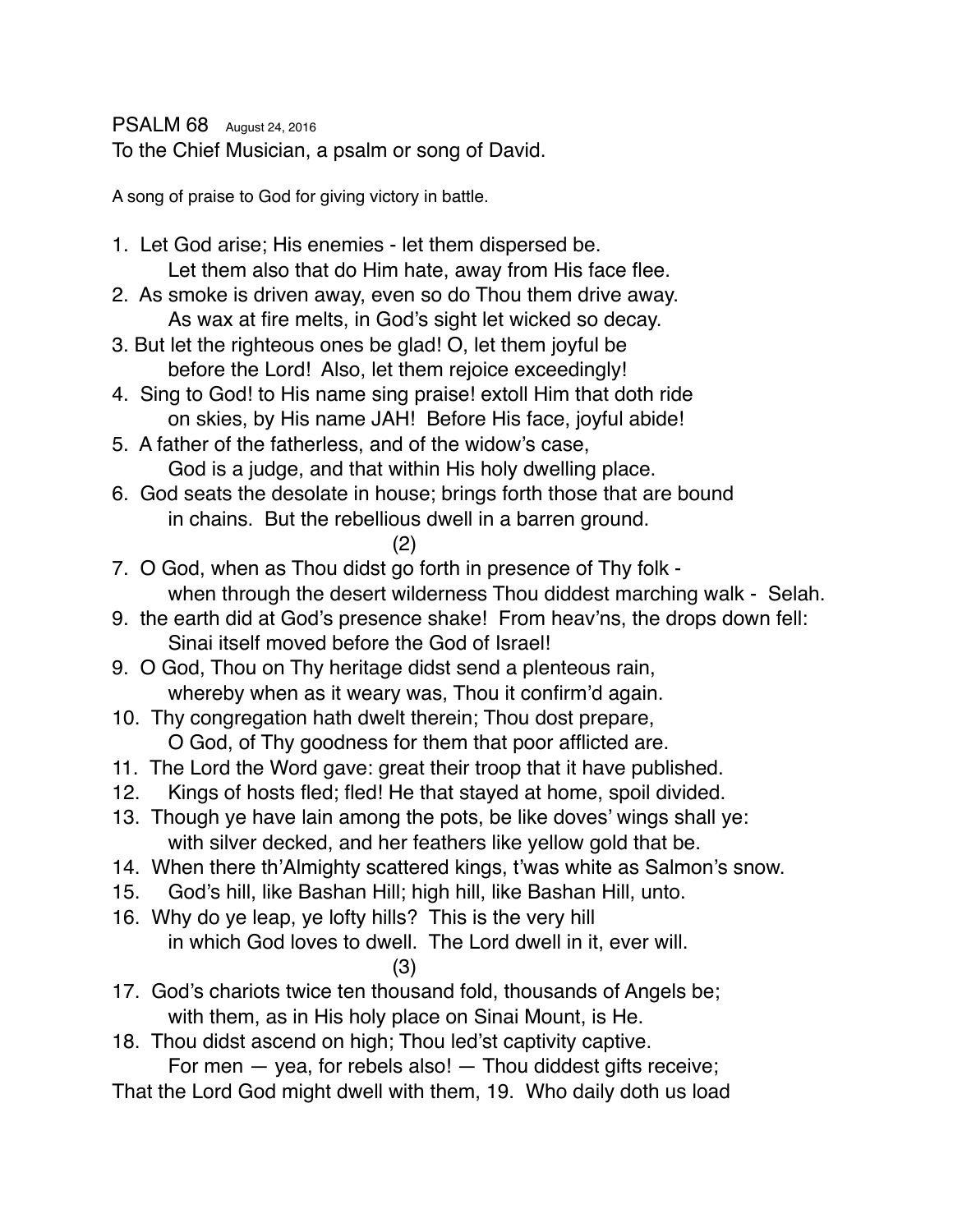with benefits. Blessed be the Lord that's our savations' God. Selah.

- 20. He is God of salvation that is our God most strong: and unto Jehovah, the Lord, issues from death belong.
- 21. But God shall wound the enemy's head; the hairy scalp, also, of him that in his trespasses on forward still doth go.

(4)

- 22. The Lord said, "I'll bring back again again from Bashan Hill my people; from the depths of seas, bring back again I will!
- 23. That Thy foot may be dipped within blood of Thine enemies; imbued the tongue of they dogs may be in the same, likewise.
- 24. They have Thy goings seen, O God, Thy goings in progress; ev'n of my God, my King, within place of His holiness.
- 25. Singers went first; musicians then; in midst: maids with timbrels.
- 26. Bless God i'th Churches; the Lord from the spring of Israel.
- 27. There little Benjamin the chief, with Judah's lords and their counsel, with Zebulon's princes and Naphtali's lords were.
- 28. That valiant strength, the which Thou hast, Thy God hath commanded. Strengthen, O God, the thing which Thou for us hast effected. (5)
- 29. For Thy house at Jerusalem, kings shall bring gifts to Thee.
- 30. Rebuke the troops of spearmen troops of bulls that mighty be, with peoples' calves, with him that stoops with pieces of silver — O, scatter Thou the people that delight themselves in war.
- 31. Princes shall out of Egypt come, and Ethiopia's land shall speedily unto the Lord reach her out-stretched hand.
- 12. Earth's kingdoms sing ye unto God! Unto the Lord sing praise! Selah.
- 33. To Him that rides on heav'ns of heav'ns that were of ancient days! Lo! He His voice, a strong voice gives! 34. To God ascribe ye might! His excellence o're Israel is, and His strength in the height!
- 35. God, fearful from His holy place, the God of Israel He gives strength and power unto His folk! O, let God blessed be!

PSALM 69 August 25, 2016

To the Chief Musician upon Shoshannim, a psalm of David.

A cry of faith for deliverance from false accusers. Christ's thoughts and prayers while on the cross.

1. The waters in unto my soul are come. O, God, me save!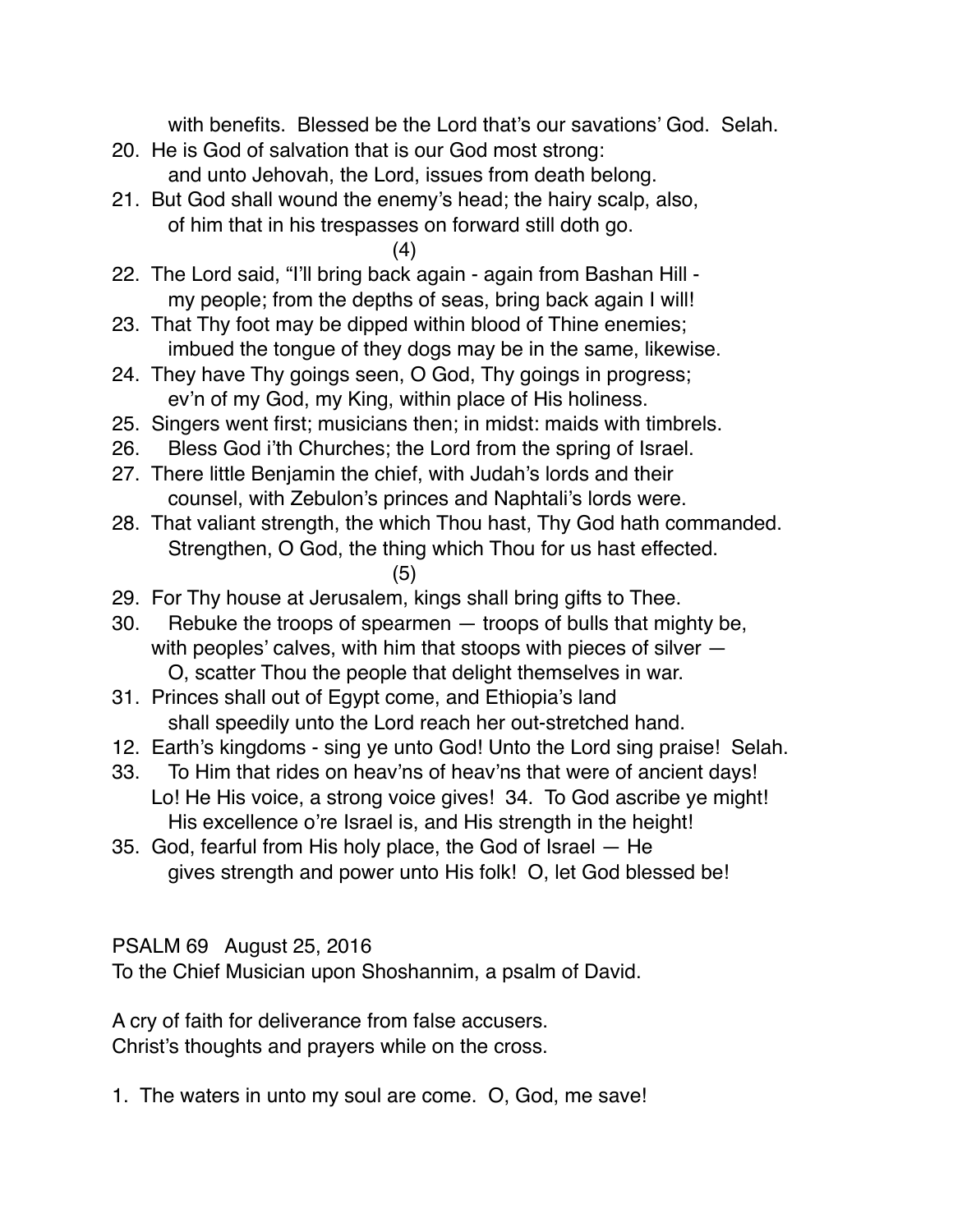- 2. I am in muddy deep sunk down, where I no standing have: Into deep waters I am come, where floods me overflow.
- 3. I of my crying weary am; my throat is dried so; Mine eyes fail: I wait for my God. 4. They that have hated me without a cause, than mine head's hairs they more in number be: Also, mine enemies - wrongfully they are - that would me slay: mighty they are. Then I restor'd what I took not away.
- 5. O God, Thou know'st my foolishness; my sin's not hid from Thee.
- 6. Who wait on Thee, Lord God of hosts, let not be sham'd for me:
	- O, never suffer them, who do for Thee inquiry make, O God of Israel, to be confounded for my sake.
		- (2)
- 7. By reason that I for Thy sake reproach have suffered, confusion my countenance hath over-covered.
- 8. I as a stranger am become unto my brethren, and am an alien unto my mother's childerren.
- 9. For of Thy house the zeal me hath up eaten. Every one who Thee reproach, their reproaches are fallen me upon.
- 10. In fasts, I wept and spent my soul. This was reproach to me.
- 11. And I my garment sackcloth made, yet must their proverb be.
- 12. They that do sit within the gate, against me speak they do. Unto the drinkers of strong drink, I was a song also.
- 13. But I in an accepted time to Thee, Lord, make my prayer. Me Lord, inThy salvation's truth, in Thy great mercy, hear.
	- (3)
- 14. Deliver me out of the mire, and me from sinking keep. Let me be freed mine haters from, and out of waters deep.
- 15. O'reflow me let not water floods, nor me let swallow up the deep. Also, let not the pit her mouth upon me shut.
- 16. Jehovah, hear Thou me, for good is thy benignity. Turn unto me according to greatness of Thy mercy,
- 17. and hide not Thou Thy countenance from Thy servant away. Because that I in trouble am, hear me without delay!
- 18. O, draw Thou nigh unto my soul; do Thou it vindicate! Give me deliverance, because of them that do me hate.
- 19. Thou hast known my reproach, also my shame, and my disgrace. Mine adversaries, every one, they are before Thy face.

(4)

20. Reproach, mine heart brake; I was griev'd. For some me to bemoan I sought, but none there was; and for comforters, but found none.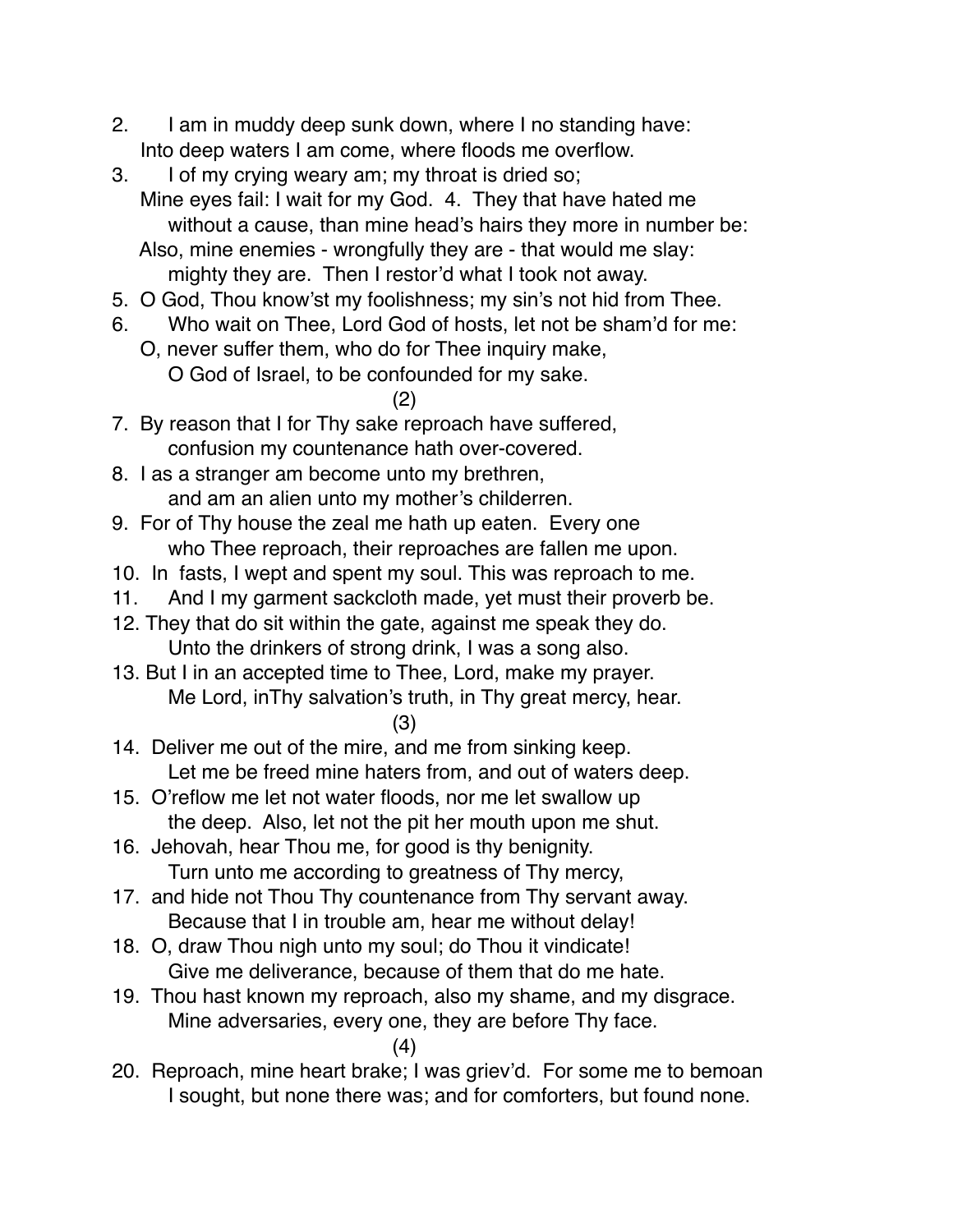- 21. Moreover, instead of my meat, unto me gall they gave; and in my thirst they vinegar for drink made me to have.
- 22. Their table set before their face, to them become a snare: and that let be a trap which should have been for their welfare.
- 23. And let their eyes be darkened, that they may never see. With trembling, also, make their loins to shake continually.
- 24. Pour out Thine ire on them; let seize on them Thine anger fell.
- 25. Their palace let be desolate: none in their tents let dwell.
- 26. Because they Him do persecute on whom Thy stroke is found: also they talk unto the grief of them whom thou dost wound.
- 27. Thou unto their iniquity, iniquity do add; into Thy righteousness, for them let entrance none be had.
- 28. Out of The Book of the Living, O do Thou them forth blot, and amongst them that righteous are, be written let the not.
	- (5)
- 29. But Lord, I'm poor and sorrowful: let Thy health lift me high.
- 30. With song I'll praise the name of God: with thanks Him magnify.
- 31. Unto Jehovah this also shall be more pleasing far than any ox or bullock young that horn'd and hoofed are.
- 32. This thing, when as they shall behold, then shall be glad the meek; also their heart shall ever live that after God do seek.
- 33. For the Lord hears the poor, nor doth despise whom He hath bound.
- 34. Let Heav'n, earth, seas and all therein that moves, His praises sound.
- 35. For God will Juhah's cities build, and Zion He will save: that they may dwell therein, and may it in possession have.
- 36. The seed also of His servants, inherit shall the same: also therein inhabit shall they that do love His name.

# PSALM 70 August 26, 2016

To the Chief Musician, a psalm to bring to remembrance.

A desperate cry for help from God.

- 1. O God, to rescue me, Lord, to mine help make haste!
- 2. Let them that after my soul seek, ashamed be and abashed. Turned back and shamed let them be that in my hurt delight.
- 3. Turned back let them be, "Ha ha!" that say, their shame for to requite.
- 4. Let all those that Thee seek, joy and be glad in Thee. Let such as love Thy health say still, "Magnified let God be!"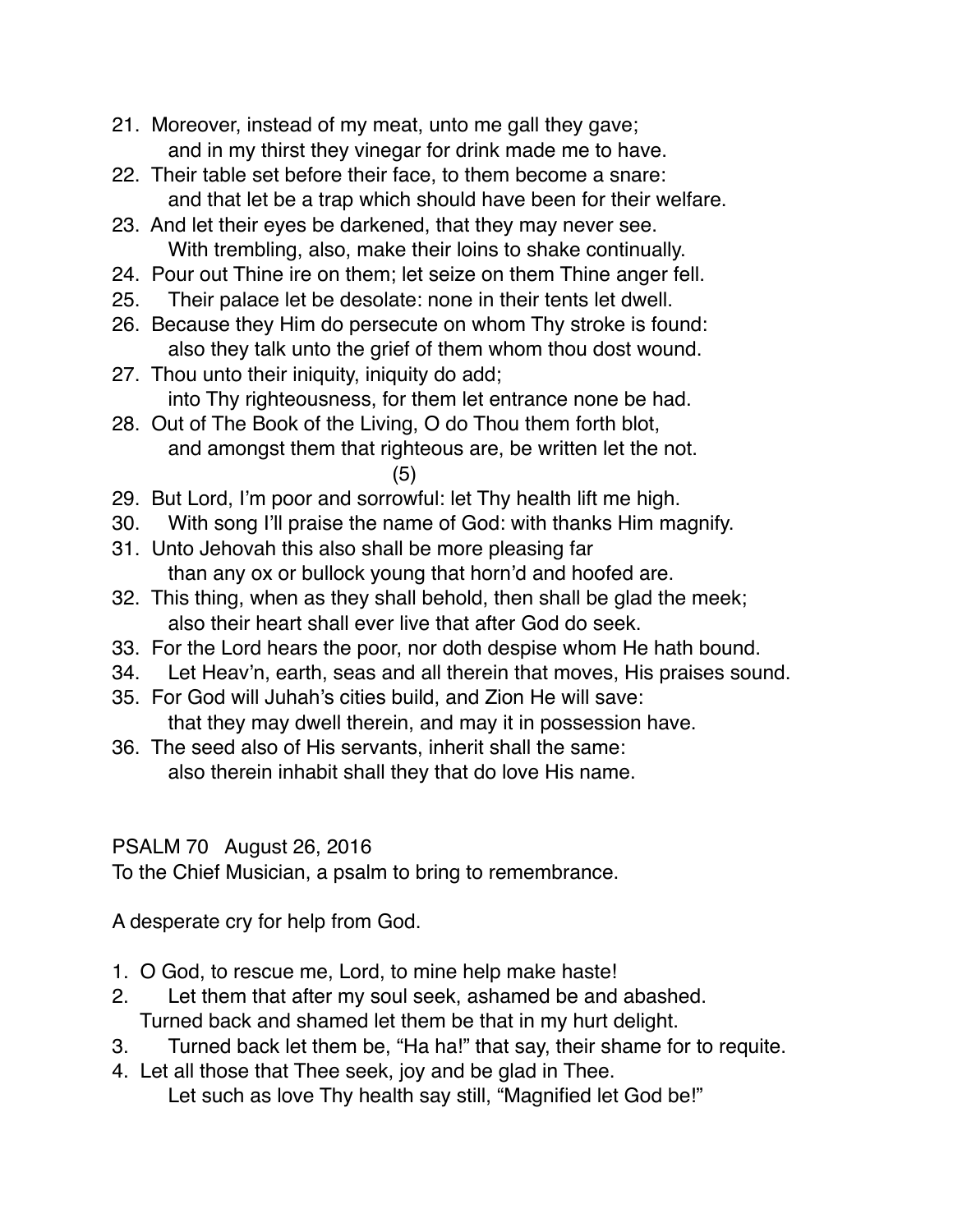5. Make haste to me, Lord, for I poor am and needy. Thou art mine aid and mine helper. O Lord, do not tarry!

#### PSALM 71 August 27, 2016

*A plea to God, in faith, for deliverance from enemies.*

- 1. Jehovah, I for safety do betake myself to Thee:
	- O, let me not at any time put to confusion be.
- 2. Me rescue in Thy righteousness; let me deliverance have. To me do Thou incline thine ear, also do Thou me save.
- 3. Be Thou my dwelling Rock, whereto I always may resort. Thou gav'st commandment me to save, for Thou my Rock and Fort.
- 4. Out of the hand of the wicked, my God, deliver me; out of the hand of the unjust, leaven'd with cruelty.
- 5. For Thou, O God Jehovah, art mine expectation, and Thou art He Whom from my youth my trust is set upon.
- 6. Thou hast upheld me from the womb; Thou art He that tookest me out of my mother's belly. Still my praise shall be of Thee! (2)

7. To many, I a wonder am; but Thou my Refuge strong.

- 8. Let my mouth filled be with Thy praise and honor all day long.
- 9. Within the time of elder age, O, cast me not away; and do not Thou abandon me when my strength doth decay.
- 10. Because they that be enemies to me against me spake, and they that for my soul lay wait, counsel together take.
- 11. Saying, "God hath forgotten him: do ye him now pursue and apprehend him, for there is not one him to rescue."
- 12. Depart not far from me, O God! My God, haste to help me!
- 13. The adversaries of my soul, let them ashamed be. Let them consumed be; let them be also covered both with reproach and dishonor, that for my hurt waited. (3)
- 14. But I with patience will wait on Thee continually, and I will add yet more and more to all the praise of Thee.
- 15. My mouth forth shall Thy righteousness and Thy salvation show from day to day, for of the same no number do I know.
- 16. In the strong might of God, the Lord, go on along will I; I'll mention make of Thy justice, yea, ev'n of Thine, only.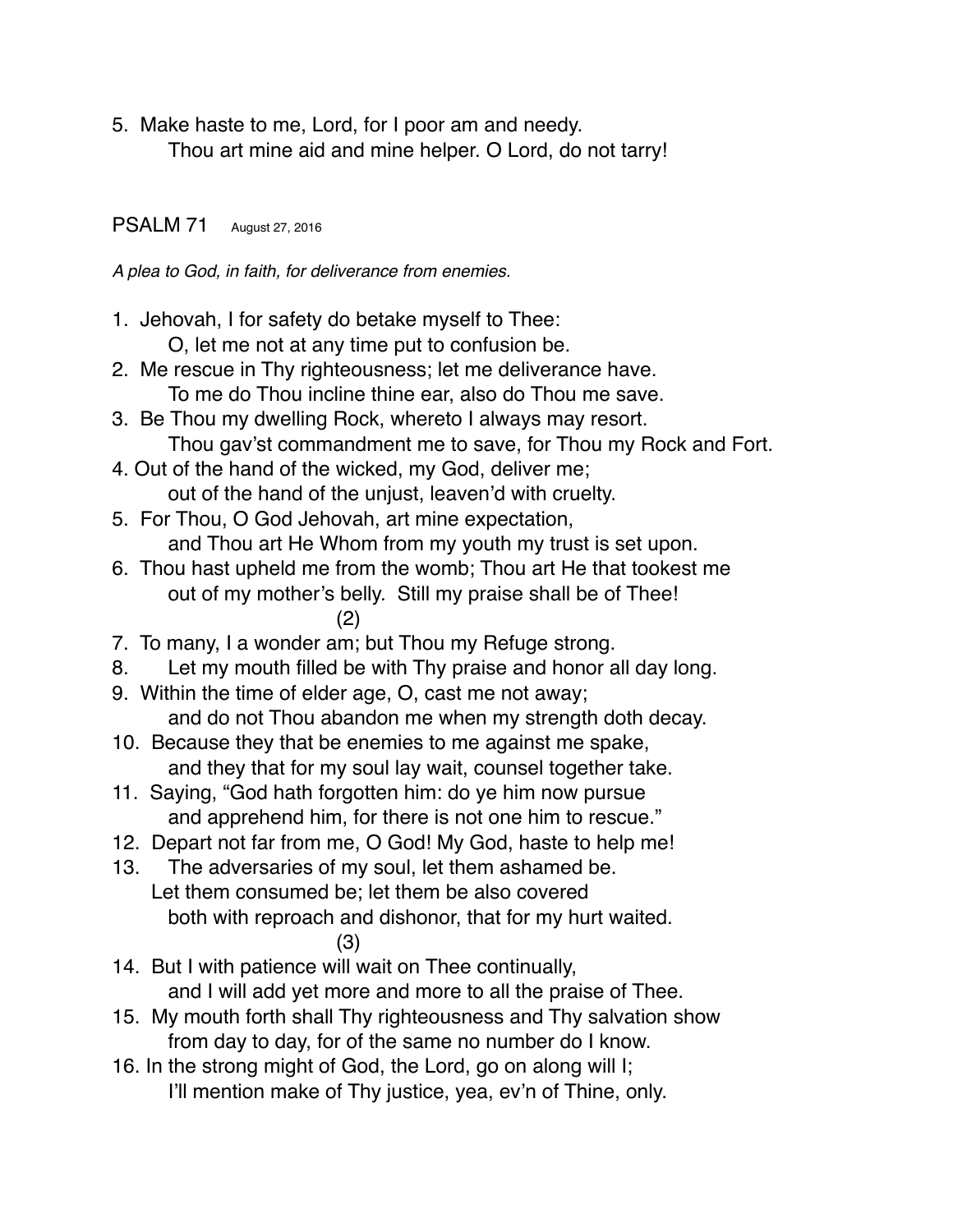- 17. From my youth up, O Mighty God, Thou hast instructed me; and hitherto I have declared the wonders wrought by Thee.
- 18. And now unto mine elder age and hoary head, O God, do not forsake me 'till I have Thy power shown abroad unto this generation and unto everyone that shall hereafter be to come, Thy strong dominion.

(4)

- 19. Thy righteousness, O God, it doth reach up on high; also, great are the things which Thou hast done; Lord, who's like Thee unto?
- 20. Thou Who hast caused me to see afflictions great and sore shalt me revive, and me again from depths of earth restore.
- 21. Thou shalt my greatness multiply and comfort me always.
- 22. Also with tuned psaltery I will show forth Thy praise. O, Thou my God, I will sing forth to Thee, mine Harp upon, Thy verity and faithfulness, O Israel's Holy One.
- 23. My lips with shouting shall rejoice when I shall sing to Thee; my soul, also, which freely Thou hast brought to liberty.
- 24. Likewise my tongue shall utter forth Thy justice all day long: for they confounded are and brought to shame that seek my wrong.

## PSALM 72 August 29, 2016

A psalm for Solomon. (obviously referring prophetically to Christ)

Concern about the prosperity of the wicked tempered by an understanding of their end.

- 1. O God, Thy judgments give the king, and Thy justice to the king's son.
- 2. He shall Thy folk with justice judge, and to Thy poor see judgment done.
- 3. The mountains shall abundantly unto the people bring forth peace; the little hills shall bring the same, by executing righteousness.
- 4. Poor of the people he shall judge, and children of the needy save; and he in pieces shall break down each one that them oppressed have.
- 5. They shall Thee fear, while sun and moon endure through generations all.
- 6. Like rain on mown grass, he shall come; as showers on earth distilling fall.
- 7. The just shall flourish in his days, and store of peace, 'till no moon be.
- 8. And from the sea unto the sea, from flood to land's end, reign shall he.
- 9. They that within the wilderness do dwell, before him bow they must; and they who are his enemies, they verily shall lick the dust.

(2)

10. Upon him presents shall bestow of Tarshish and the Isles; the kings,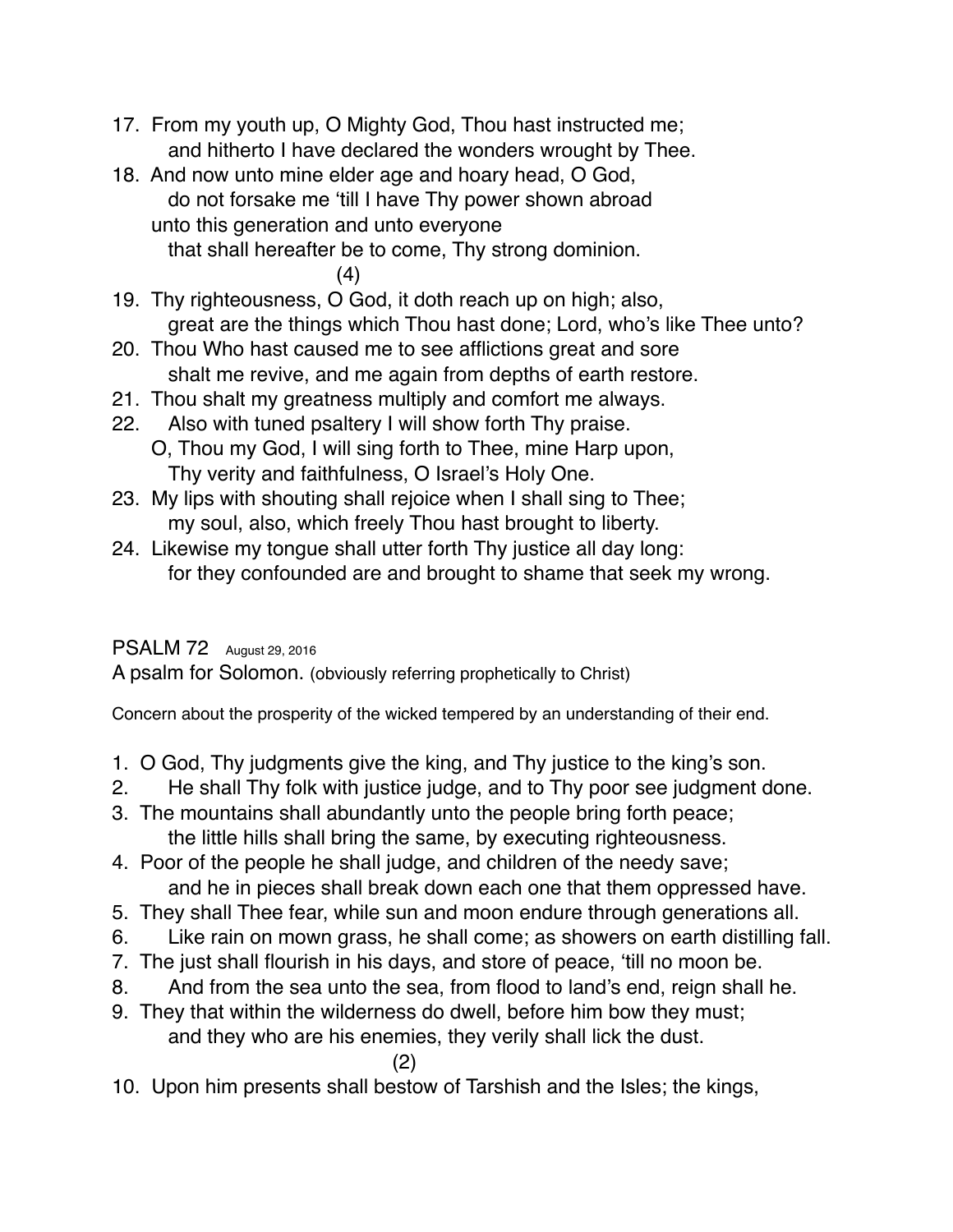Shebah's, and Sebah's kings also, shall unto him give offerings.

- 11. Yea to him all the kings shall fall, and serve him every nation:
- 12. For needy, crying, save he shall; the poor, and helper that hath none.
- 13. The poor and needy he shall spare, and the souls of the needy save.
- 14. Their souls, from fraud and violence, by him shall free redemption have. And precious in his sight shall be 15. the blood of them. And he shall live, and unto him shall everyone of pure gold of Shebah give.

Also each one their humble prayer in his behalf shall make always; and every one his blessedness shall daily celebrate with praise.

(3)

- 16. Of corn, an handful there shall be in the land the mountains' tops upon, the fruit whereof shall moving shake like to the trees of Lebanon: And they that of the city be, like grass on earth, shall flourish all.
- 17. His name forever shall endure as long as sun continue shall. So shall his name continued be, and men in him themselves shall bless, and all the nations of the word shall him the blessed one profess.
- 18. O, let Jehovah blessed be, the God, the God of Israel! He worketh by Himself, alone, such things whereat men may marvel.
- 19. And blessed be His glorious name forever! Let the whole earth be filled full with glory of the same! Amen! Also, Amen, say we! *(This, after the common tunes.)*
- 19. And aye be blessed His glorious name! Also let the earth, all, be filled with His glorious fame! Amen! and so it shall!
- 20. The prayers of David, the son of Jesse, are ended.

THE THIRD BOOK PSALM 73 August 31, 2016 A psalm of Asaph.

- 1. Truly, to Israel, God is good: to men of a clean heart.
- 2. But my feet almost slipped; my steps aside did well nigh start.
- 3. For I was envious at the fools, in peace to see the ill.
- 4. For in their death no bands there are, but firm their strength is still.
- 5. Like other mean men, they are not in toilsome misery; nor are they stricken with like plagues, as other mortals be.
- 6. Therefore doth pride like to a chain encompass them about, and like a garment, violence doth cover them throughout.
- 7. Within the fatness which they have extended are their eyes; greater prosperity they have than their hearts can devise.
- 8. Corrupt they are, and wicked. Speak guile; proudly they talk.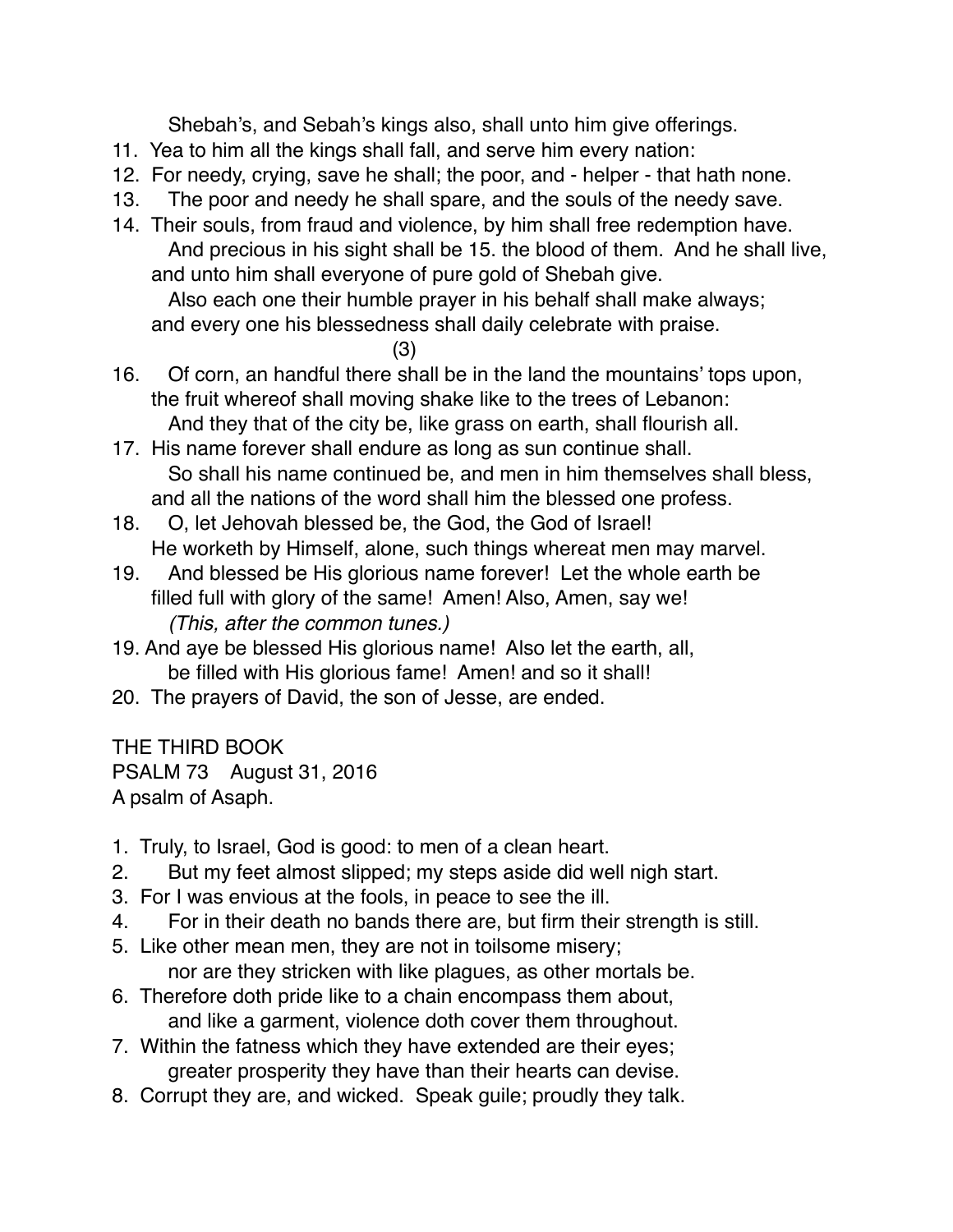- 9. Against the heav'ns they set their mouth; their tongue through th'earth doth walk. (2)
- 10. Therefore His people unto them have hither turned in, and waters out of a full cup wrung out to them have been.
- 11. And they have said, "How can it be that God this thing should know?" and, "Is there in the Highest One knowledge hereof?" also.
- 12. Lo, these are the ungodly ones who have tranquillity: within the world they do increase in rich ability.
- 13. Surely, in vain in purity cleansed my heart have I;
- 14. and hands in innocence have washed: for plagued am I daily, and every morning chastened. 15. If I think thus to say, thy children's generation, lo, then I should betray.
- 16. And when this point to understand, casting, I did devise, the matter too laborious appeared in mine eyes.
- 17. Until unto the sanctuary of God I went, and then I prudently did understand last end of these men.

(3)

- 18. Surely, in places slippery these men Thou placed hast: and into desolations Thou dost them downward cast.
- 19. As in a moment, how are they brought to destruction! How are they utterly consumed with sad confusion!
- 20. Like to a dream when as a man awaking doth arise, so Thou, O God, when Thou awak'st, their image shalt despise.
- 21. My heart thus was leaven'd with grief; pricked were my reins by me;
- 22. so foolish was I, and knew not like a beast before Thee.

(4)

- 23. Never the less, continually before Thee I do stand: Thou hast upheld me stedfastly, also, by my right hand.
- 24. Thou with Thy prudent counsel shalt guidance unto me give; up afterward, also, Thou shalt to glory me receive.
- 25. In heav'n above, but Thee alone, who is it that I have? and there is nothing upon earth, besides Thee, that I crave.
- 26. This flesh of mine my heart, also doth fail me altogether: but God the strength is of my heart, and portion mine forever.
- 27. For, lo, they that are far from Thee, utterly perish shall: those who a whoring go from Thee, Thou hast destroyed, all.
- 28. But as for me . . . for me it's good, near God for to repair: in God the Lord I put my trust, all Thy works to declare.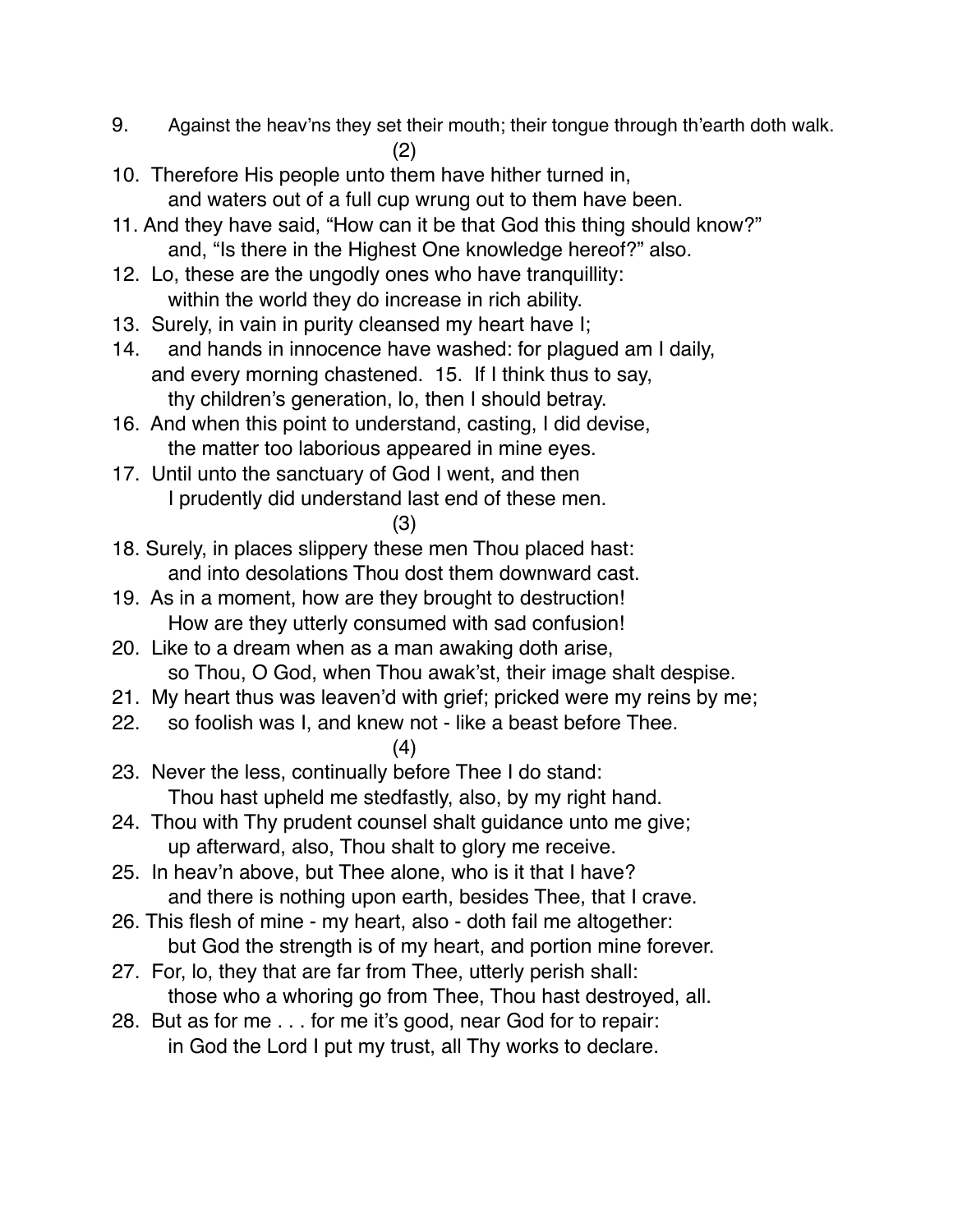PSALM 74 September 1, 2016 Maschil of Asaph.

*An prayer for deliverance from continual and increasing ungodliness and oppression.*

- 1. O God, why hast Thou cast us off? Why doth Thy rage endure forever smoking out against the sheep of Thy pasture?
- 2. Thy congregation call to mind of old by Thee purchased the rod of Thine inheritance which Thou redeemed hast: This Mount Zion wherein Thou dwel'st. 3. Lift up Thy foot on high unto the desolations of perpetuity:

Thy foe within the Sanctuary hath done all lewd designs.

- 4. Amidst Thy Church Thy foes do roar; their banners set for signs.
- 5. The man, that axes on thick trees did lift up, had renown.
- 6. But now with axe and mauls, at once, her carv'd works they beat down.
- 7. Thy sanctuaries into fire they cast; the dwelling place of Thy name, down unto the ground profanely they did raze.
- 8. "Let us together them destroy", thus in their hearts they said: God's synagogues throughout the land all in the flames they laid.
	- (2)
- 9. Our signs we see not; there's no more a prophet us among; nor with us any to be found that understands how long.
- 10. How long shall the oppressing foe, O mighty God, defame? Thine enemy - forevermore shall he blaspheme Thy name?
- 11. Why dost Thou thus withdraw Thine hand the righthand of Thy strength? Out of Thy bosom, oh, do Thou draw it forth to the length.
- 12. Because the Mighty God hath been from ancient time my King, in middest of the earth He is salvation working.
- 13. Thou diddest by Thy mighty power divide the sea asunder: the dragons' heads in pieces Thou didst break the waters under.
- 14. The heads of the Leviathan Thou into pieces brake: to people that in deserts dwell, for meat, Thou didst him make.
- 15. Thou clav'st the fountain and the flood, Thou dri'dst up floods of might.
- 16. Thine is the day, and night is Thine: Thou sun prepar'st, and light.
- 17. Thou all the borders of the earth hast constituted fast: the summer and the winter cold, the same Thou formed hast.

(3)

18. Remember this: the enemy reproachfully doth blame,

O Lord: also the foolish folk blasphemed have Thy name.

19. O, do not to the multitude Thy turtle's soul deliver;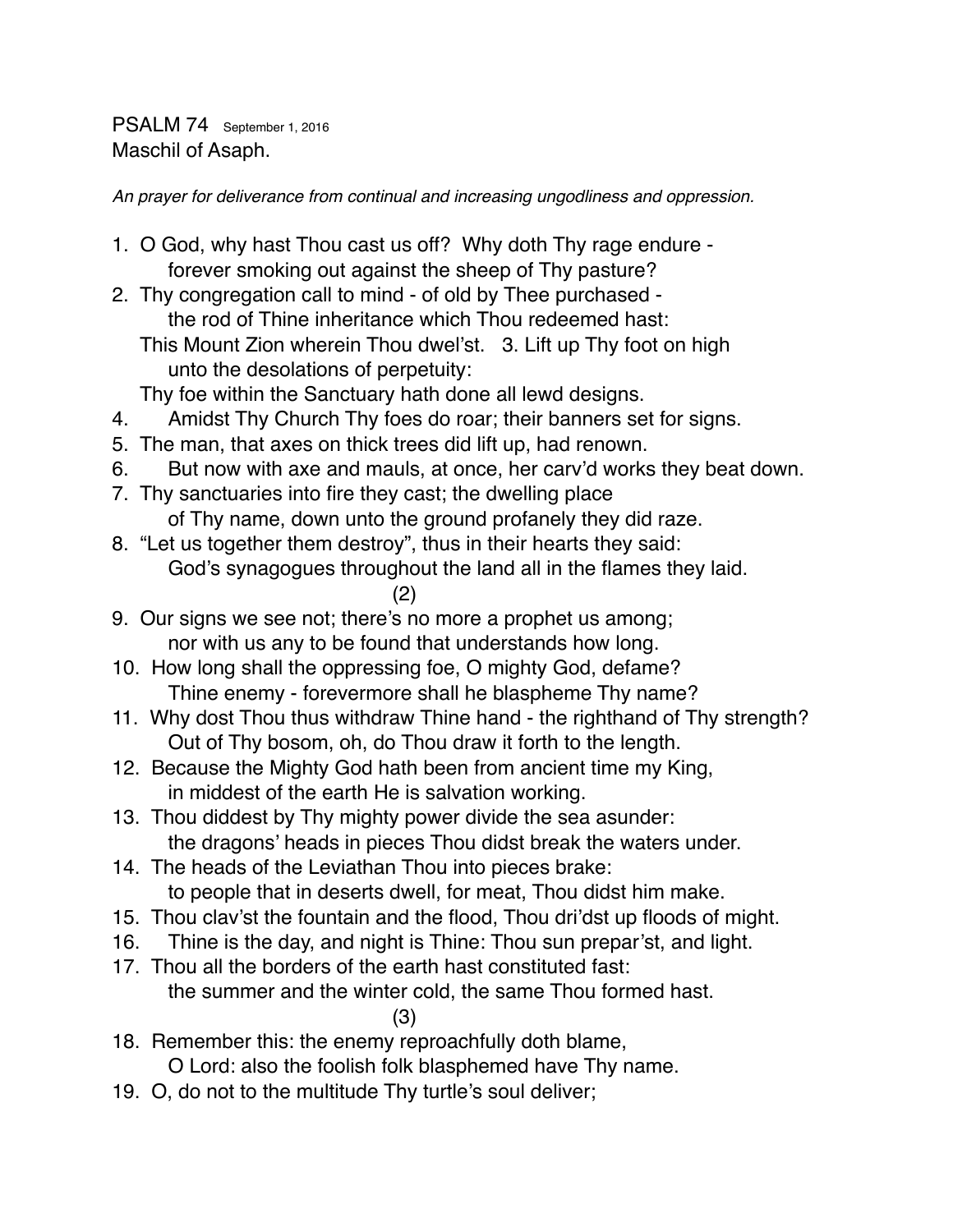the congregation of Thy poor, forget not Thou forever.

- 20. Unto Thy cov'nant have respect: because the dark places of th'earth with habitations are full of furiousness.
- 21. O let not the oppressed one return away with shame: O let the poor and needy one give praise unto Thy name.
- 22. Arise O God, plead Thine own cause: have Thou in memory how day by day the foolish man with scorn reproacheth Thee.
- 23. Thine enemy's voice forget not Thou: the loud tumult of those continually on high ascends, that rise Thee to oppose.

#### PSALM 75 September 3, 2016

To the Chief Musician Altaschith, psalm or song of Asaph.

A coming judgment day promised by God for all the proud and arrogant Him.

- 1. O God, to Thee do we give thanks! Thanks give we unto Thee! And that Thy name is near at hand, Thy wonders show to be.
- 2. "When I th'assembly shall receive, uprightly judge I will.
- 3. Th'earth and its dwellers all do melt: I stay its pillars, still!"
- 4. "I did unto the foolish say, 'Deal not so foolishly.' Also unto the wicked ones, 'Lift not the horn on high.' "
- 5. Lift ye not up your horn on high; with stiffened neck speak not,
- 6. for neither from east, west, nor south, promotion can be got.
- 7. But God is judge: He sets up one; another down doth tread.
- 8. For in the Lord's hand is a cup; also, the wine is red: It's full of mixture, and thereout He pours: but on earth, all the wicked ones, the dregs thereof, both strain and drink them shall.
- 9. But as for me, I will declare; forevermore I will sing praises unto Him that is the God of Jacob still.
- 10. "Of men ungodly, all the horns, also cut off will I: but the horns of the righteous shall be exalted high."

### PSALM 76 September 5, 2016

To the Chief Musician on Neginoth, a psalm or song of Asaph.

*A prophetic song about God's future reign over all the earth.*

1. In Judah God is known; His name is great in Israel.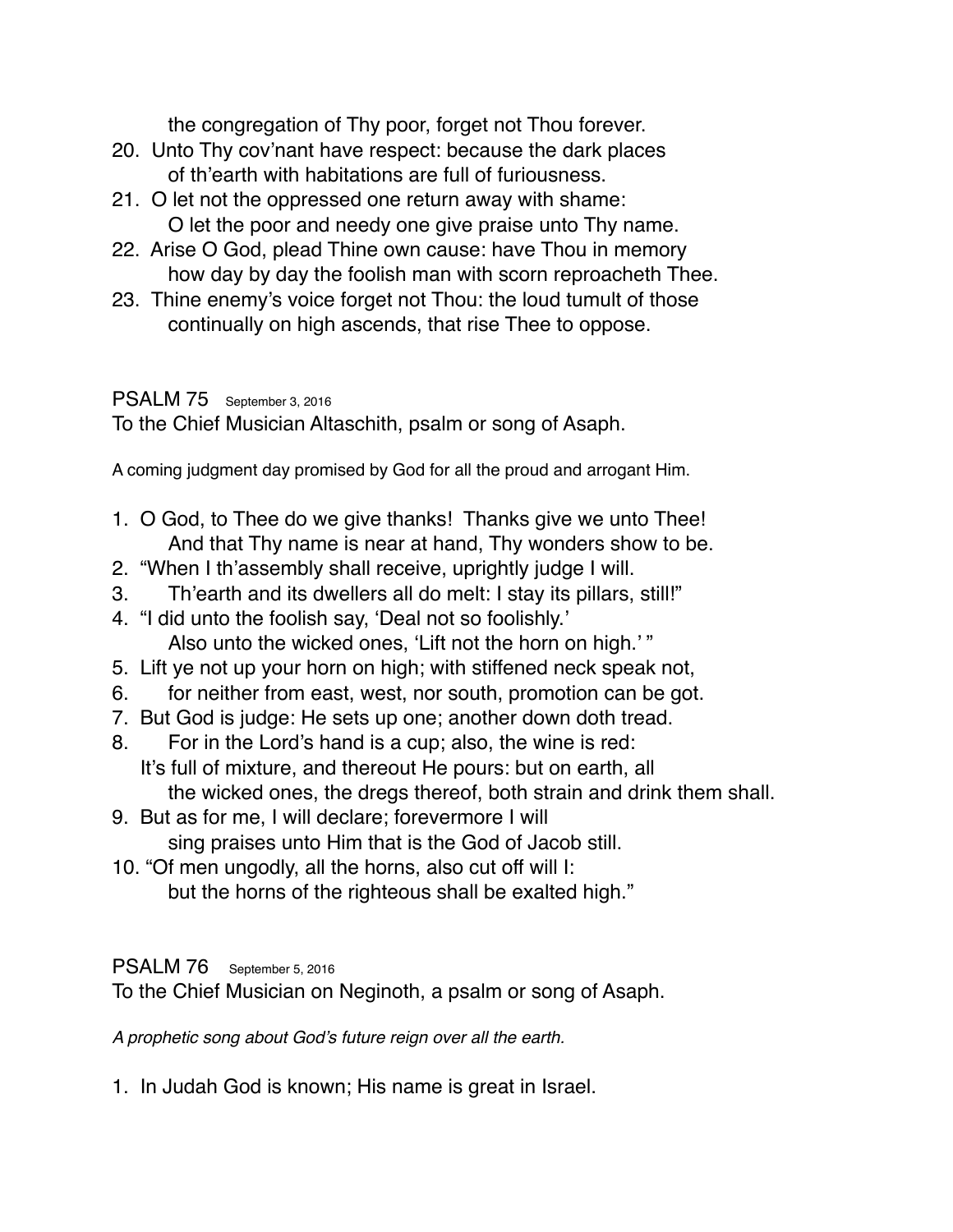- 2. In Salem, also, is His tent; in Zion He doth dwell.
- 3. There brake He the arrows of the bow; the shield, sword and battle. Selah.
- 4. Illustrious Thou art; Thou dost the mounts of prey excel.
- 5. They that are stout of heart are spoiled; they slept their sleep profound. And of the men of might, there is none that their hands have found.
- 6. Of Jacob, O Thou Mighty God, as Thy rebuke out past, the chariot also and the horse in a dead sleep are cast.

(2)

- 7. Thou, even Thou, art to be feared, and who is it before Thy presence that can stand when as that Thou art angry sore?
- 8. Thou didst cause for to be heard judgment from Heaven above: The earth exceedingly did fear, also it did not move
- 9. when as the Mighty God arose to the execution of judgment to save all the meek that are the earth upon. Selah.
- 10. Assuredly unto Thy praise shall turn the wrath of man and the remainder of the earth, also, Thou shalt restrain.
- 11. Vow and pay to the Lord your God; that Him surround all ye, and bring ye presents unto Him that feared ought to be.
- 12. The spirit that in princes is, asunder cut He shall. Unto the kings on earth that be, dreadful He is, withal.

## PSALM 77 September 6, 2016

To the Chief Musician, to Jeduthun, a psalm of Asaph.

*Great fear - and recovered peace - in a storm on the sea of life.*

- 1. To God I cried with my voice: yea with my voice I have cried unto the mighty God; and ear to me He gave.
- 2. In my distress I sought the Lord. My sore ran in the night and ceased not; also my soul refused comfort quite.
- 3. I did remember God; also disquieted was I.
	- I did complain, and my spirit o'rewhelmed was, heavily. Selah.
- 4. Awaking, Thou dost hold mine eyes: I cannot speak for fears.
- 5. I have considered days of old,of ancient times the years.

(2)

- 6. To my remembrance I do call the song in night I had: I communed with my heart; also strict search my spirit made.
- 7. Forever will the Lord cast off? And pleased will He not be?
- 8. His tender mercy, is it ceased to perpetuity?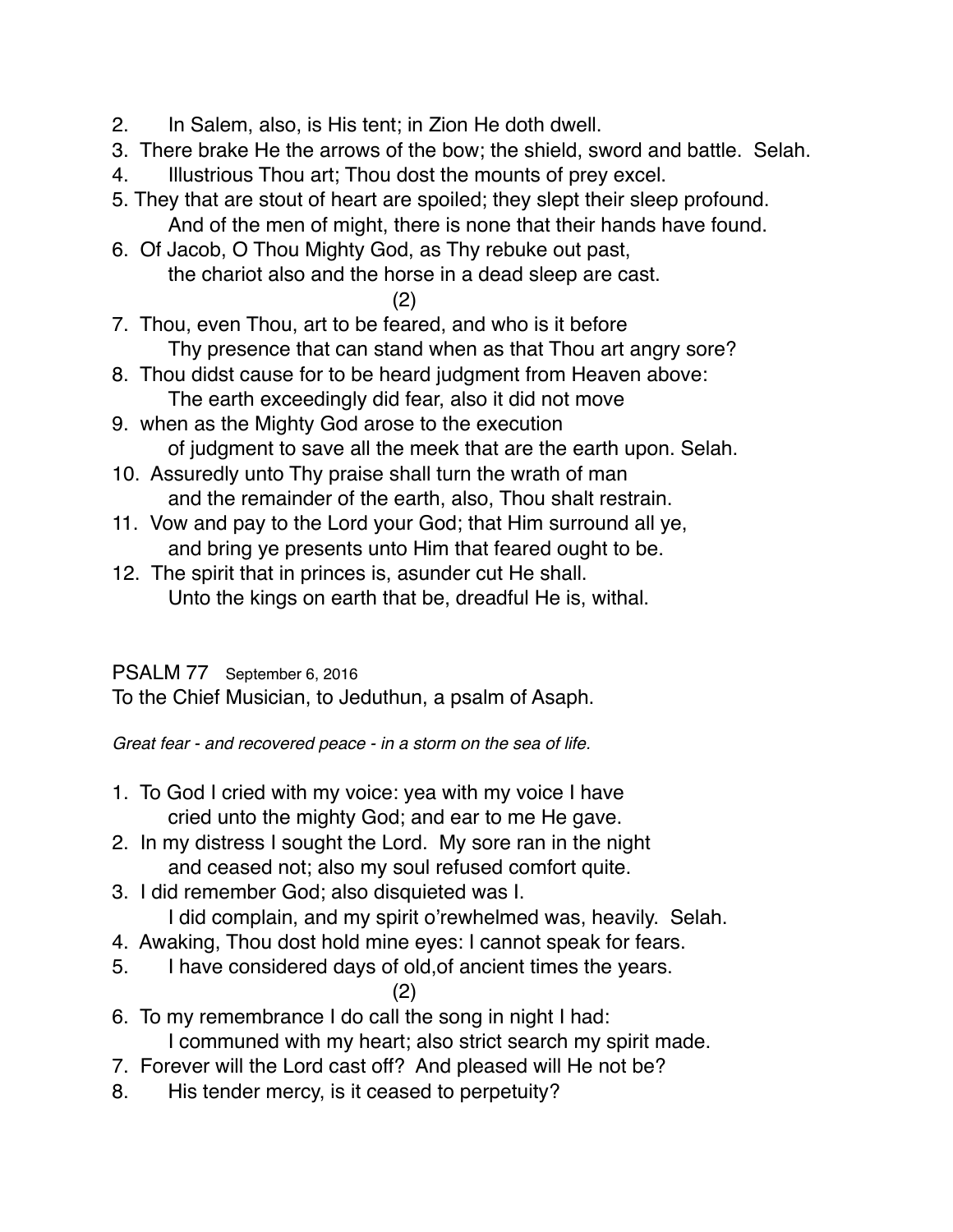His promise doth it fail for aye? 9. Hath God forgot likewise

- gracious to be? Hath He shut up in wrath His dear mercies? Selah.
- 10. Then did I say within myself, tis mine infirmity:
	- the years of the right hand I will think on of the Most High.

- 11. I will unto remembrance call the actions of the Lord: Thy wondrous works of ancient time, surely I will record.
- 12. I'll muse also of all Thy works, and of Thy doings talk.
- 13. Within the temple is Thy way, O God, where Thou dost walk. What god so great as our God is? 14. Works wonderful that are, Thou, God, hast done. Among the folk, Thou dost Thy strength declare.
- 15. Those that Thy people are, Thou hast with thine own arm set free: of Jacob also of Joseph, the childeren that be. Selah.
	- (4)
- 16. Thee did the waters see, O God; Thee did the waters see. They were afraid; the deeps also could not but troubled be.
- 17. With waters were the clouds pour'd forth, the skies a sound out sent: also Thine arrows on each side abroad dispersed went.
- 18. Thy thunder's voice in heaven was; the world illuminate Thy lightnings did; the earth also trembled and shook hereat.
- 19. Thy ways i'th sea; Thy paths and steps unknown are in the deep.
- 20. By Moses' and by Aaron's hand Thou led'st Thy folk like sheep.

PSALM 78 September 7, 2016 Maschil of Asaph.

- 1. Give list'ning ear unto my law, ye people that are mine; unto the sayings of my mouth, do ye your ear incline.
- 2. My mouth I'll ope' in parables; I'll speak hid things of old:
- 3. which we have heard and known, and which our fathers have us told.
- 4. Them, from their children, we'll not hide, to th'after age showing the Lord's praises: His strength, and works of His wondrous doing.
- 5. In Jacob He a witness set, and put in Israel a law, which He our fathers charged they should their children tell:
- 6. that th'age to come and children which are to be born might know; that they might rise up and the same unto their children show.
- 7. That they upon the Mighty God they confidence might set: and God's works and His commandment might keep and not forget,
- 8. And might not like their fathers be: a stiff, stout race; a race

<sup>(3)</sup>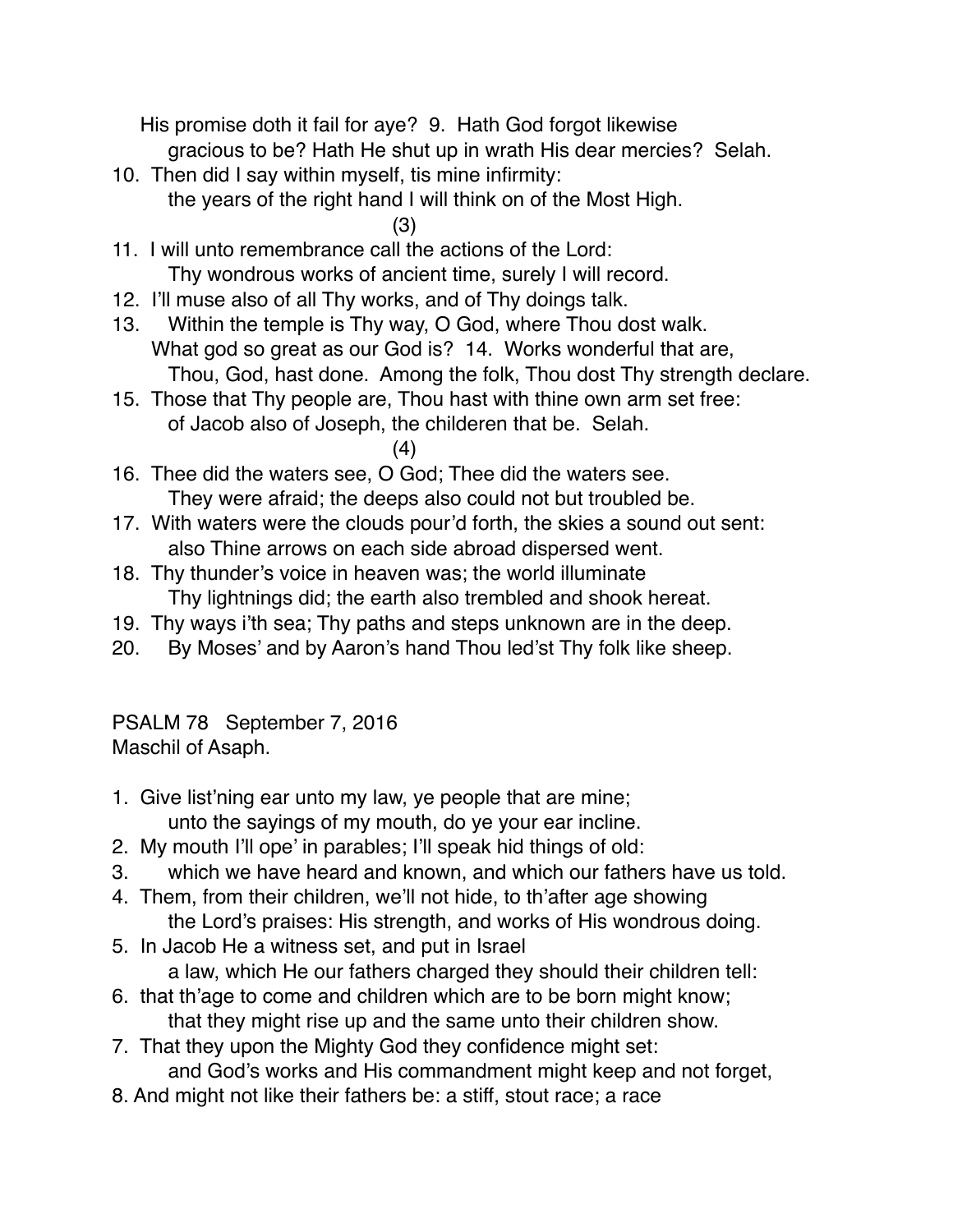that set not right their hearts, nor firm with God their spirit was.

(2)

- 9. The armed sons of Ephraim, that went out with their bow, did turn their backs in the day when they did to battle go.
- 10. God's cov'nant they kept not: to walk in His law they denied:
- 11. His works and wonders they forgot, that He to them descried.
- 12. Things that were marvelous He did within their fathers' sight: in Egypt's land, within the field of Zoan, by His might.
- 13. He did divide the sea; also He caus'd them through to pass: and He the waters made to stand, that as an heap it was.
- 14. With cloud by day, with fire all night 15. He led them. Rocks He clave in wilderness, as from great deeps, drink unto them He gave.
- 16. Ev'n from out of the stony rock, streams He did bring also, and caused water to run down like as the rivers do.
	- (3)
- 17. Moreover they did add yet more against Him for to sin: by their provoking the Most High the wilderness within.
- 18. And also they within their heart did tempt the God of might: by asking earnestly for meat for their souls' appetite.
- 19. Moreover they against God spake: they said, "Can God be able within the desert wilderness to furnish us a table?
- 20. Lo, He the rock smote, thence gushed out waters, and streams did flow. For His folk can He flesh provide; can He give bread also?"
- 21. The Lord heard: He was wroth for this; for kindled was a fire. 'Gainst Jacob and 'gainst Israel there came up wrathful ire.
- 22. For they in God believed not, nor in His health did hope.
- 23. Though from above He charged the clouds, and doors of heaven set ope. (4)
- 24. Manna to eat He rained on them, and gave them the Heaven's wheat.
- 25. Each man of them ate angels' food; to th'full He sent them meat.
- 26. I'th heavens He made the east wind blow; brought south wind by His power.
- 27. He flesh on them like dust; winged fowls like the sea's sand, did shower.
- 28. And in the middest of their camp He caused it to fall even round about on every side, their dwelling places all.
- 29. So they did eat; they filled were: abundantly, also! for that which was their own desire He did on them bestow.
- 30. Howbeit they were not estrang'd from their lustful desire: but while thereat was in their mouths, 31. upon them came God's ire, and slew their fat ones: and smote down of Israel the choice men.
- 32. Still, for all this, they sin'd: nor did believe His wonders then!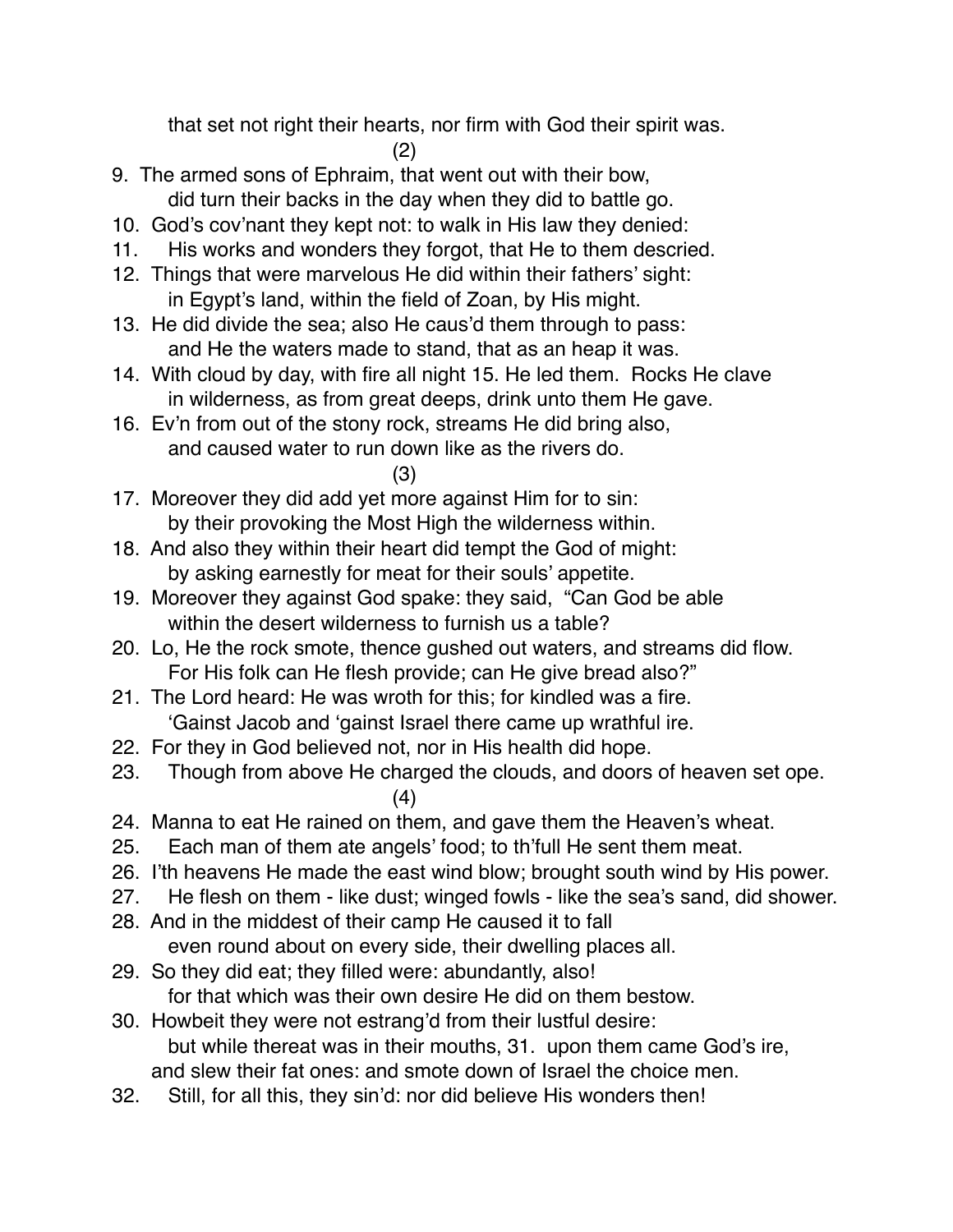- 33. Therefore He did in vanity the days of their life spend, and hastily He brought their years unto a fearful end.
- 34. When He them slew, then after Him they sought with their desire: and they return'd; early also did after God inquire.
- 35. Likewise, that God was their Strong Rock, they call'd to memory: and that the Mighty God, most high, was their Redeemer free.
- 36. Yet with their mouth they flatter'd Him: and to Him their tongues lied.
- 37. For right their heart was not in them: nor did in's cov'nant 'bide.
- 38. But full of mercy, He forgave their sin, and 'stroyed them not: yea, oft He turn'd His wrath aside, nor raise'd all's anger hot.
- 39. For He, that they were but frail flesh, and as it were a wind that passeth and comes not again, recalled unto mind.
	- (6)
- 40. How oft in desert vex'd they Him and made Him there to moan?
- 41. Yea, they turn'd, tempted God: and did stint Isr'el's Holy One.
- 42. His hand they did not, nor the day keep in their remembrance wherein He from the enemy gave them deliverance;
- 43. and how His signs miraculous in Egypt He had shown; and His most fearful prodigies within the field of Zoan.
- 44. Also how He their rivers had converted into blood, and (that they could not drink thereof) the waters of their flood.
- 45. Amongst them which did them devour he sent forth diverse flies; and them amongst - which them destroyed - He sent forth frogs likewise.
- 46. He gave their fruit to th'caterpillar: their labour to th'Locust.
- 47. He did their vines destroy with hail: their sycamores with frost.
- 48. Also unto the hail He did their cattle shut up fast: likewise their herds of cattle to the fiery thunder blast.
- 49. He cast on them fierce ire, and wrath, and indignation, and sore distress: by sending forth ill angels them upon (7)
- 50. He made a way unto His wrath, and their soul did not save from death: also their life over to pestilence He gave.
- 51. He within Egypt land also all the first born did smite: those that within the tents of Ham, were chiefest of their might:
- 32. But He made like a flock of sheep His own folk forth to go: like to a flock i'th wilderness He guided them also.
- 53. And He in safety did them lead so that they did not dread. Within the sea their enemies He also covered.
- 54. And to the border He did bring them of His holy place: